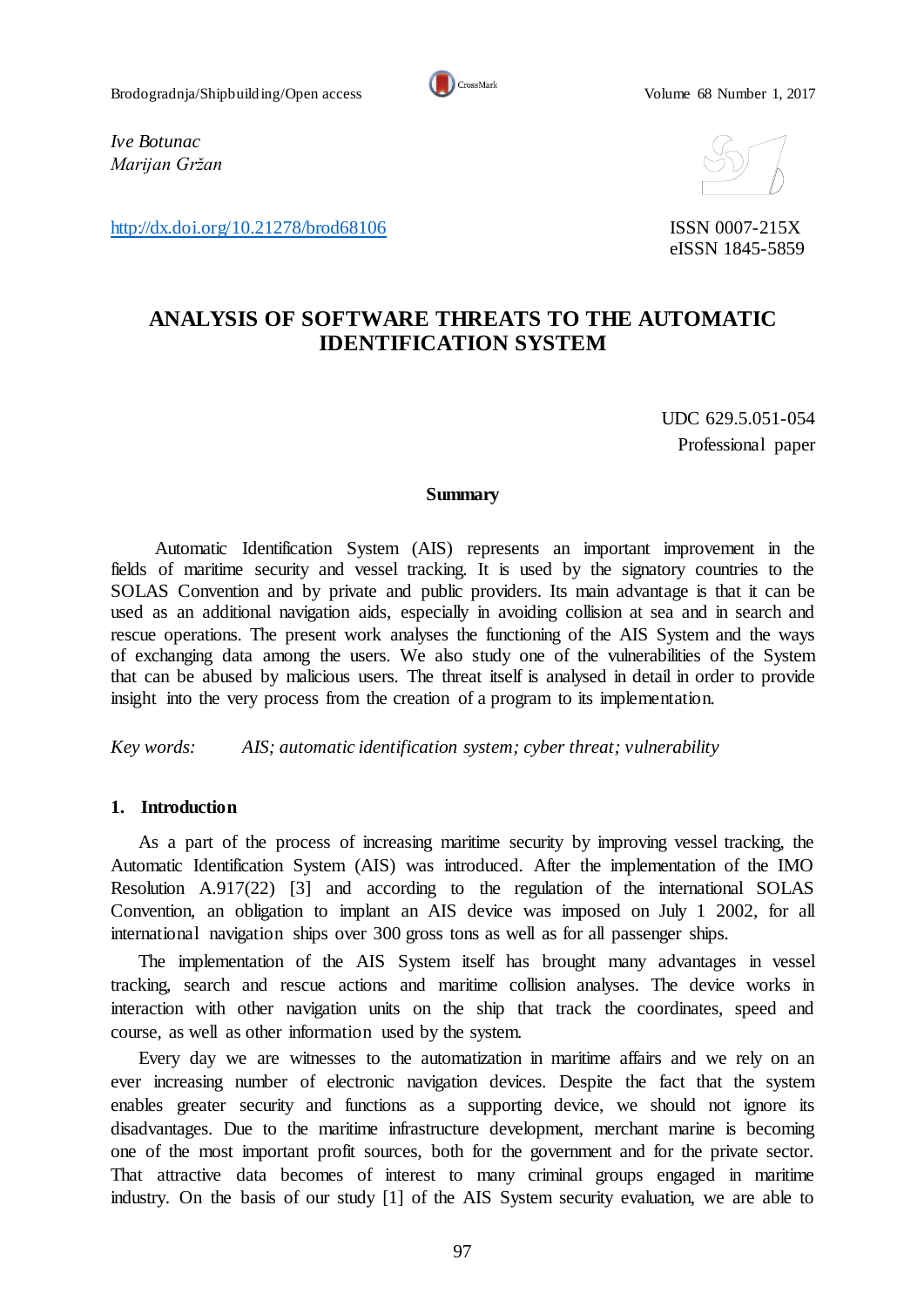see the weak points that could be used by the attackers in order to compromise the system. With further investigation we want to draw attention to the possible abuses of the system's software.

Furthermore, in Section 2 we explain the functioning of the system in order to delve into the methods of exchanging data between the ship and the coast station in the next section. In the main part of the study we focus on the threats that can be carried out by specialized software solutions and we show how one of the models can be created. The results of the study are presented in Section 5, together with the conclusions of the analysis.

## **2. AIS System overview**

AIS standard can be found in two forms. One of them, Class A, is used on the SOLAS Convention vessels, while Class B is a more affordable choice destined for non-SOLAS vessels. The transponder of a Class A unit has one VHF transceiver, two VHF TDMA receivers, one VHF DSC receiver and connections with the vessel devices that use standard vessel communication IEC 61162/NMEA 0183 [5]. In order to synchronize time and obtain information on the location, the device uses accurate GPS time data. Other navigation parameters are obtained from the sensors aboard the vessel.



**Fig 1**. System overview

The emission from an AIS unit is autonomous and constant, and it uses two VHF frequencies: 161.975 MHz and 162.025 MHz Self-Organized Time Division Multiple Access (SOTDMA) is used for data exchange. It enables data emissions among multiple users via only one VHF channel. The location report emitted by one AIS station is integrated into one of the 2250 cells every 60 seconds. AIS stations are constantly synchronized in order to avoid information overlap in one cell. If the messages start to overload the network, the system automatically eliminates the more distanced stations in favor of those in closer proximity.

The data exchange itself is based on the modulation defined by ITU Recommendations [2]. In Figure 1 we lay out a simple example of the process of exchanging data between vessels, coast stations and a control center, as well as their transfer to the network.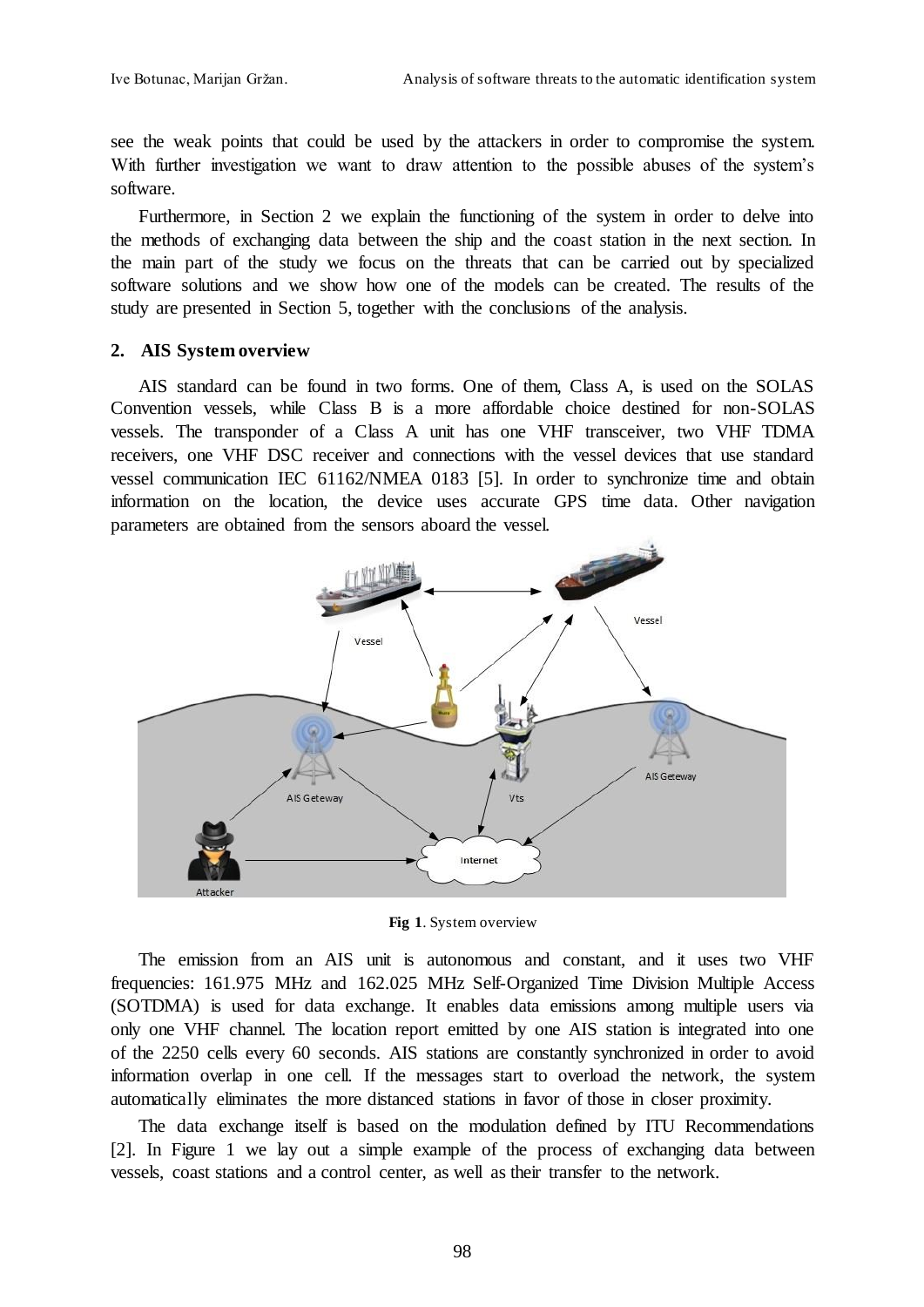The data exchanged between AIS stations can be static, dynamic, security or navigation related. During the installation of the system on a vessel, the static data that contain the MMSI (Maritime Mobile Service Identity) are manually set. MMSI is a nine-digit number that represents an identification mark of a vessel whose first three digits refer to its country of origin. Static data also include some basic information, like the IMO number, vessel type, length and width. The applicable dynamic data, updated automatically, provide information on the location, time, course and speed over ground, navigation status and other important information relevant for the maritime security.

### **3. Data exchange method**

Regarding the structure of the AIS System, we notice that the standardized model is used. These models function on the basis of the data exchanged between coast AIS stations and control centers via the Internet. We see the same structure both in the public providers, like MarineTraffic.com, and the state ones, like Vessel Traffic Management and Information System (VTMIS).

In the case of the Republic of Croatia there are 17 coast AIS stations connected to the main control center in Rijeka via 128Mbit/s permanent connection provided by the state communications provider [6]. The national control center in Rijeka gathers all the data from the coast stations, presents it, stores it and forwards it to the users. European Union member states are obligated to exchange data with the European exchange platform of maritime states called SafeSeaNet. The network enhances communication between the local and regional state units on one hand, and the center, on the other, gathering information that prevents maritime accidents, contamination of the sea and other factors important for the maritime safety. Figure 2 shows the components of the system in the Republic of Croatia. We can see how the data gathered on the coast station are interchanged via the network with the other components of the system.



**Fig 2.** AIS system components in National Control Centre [6]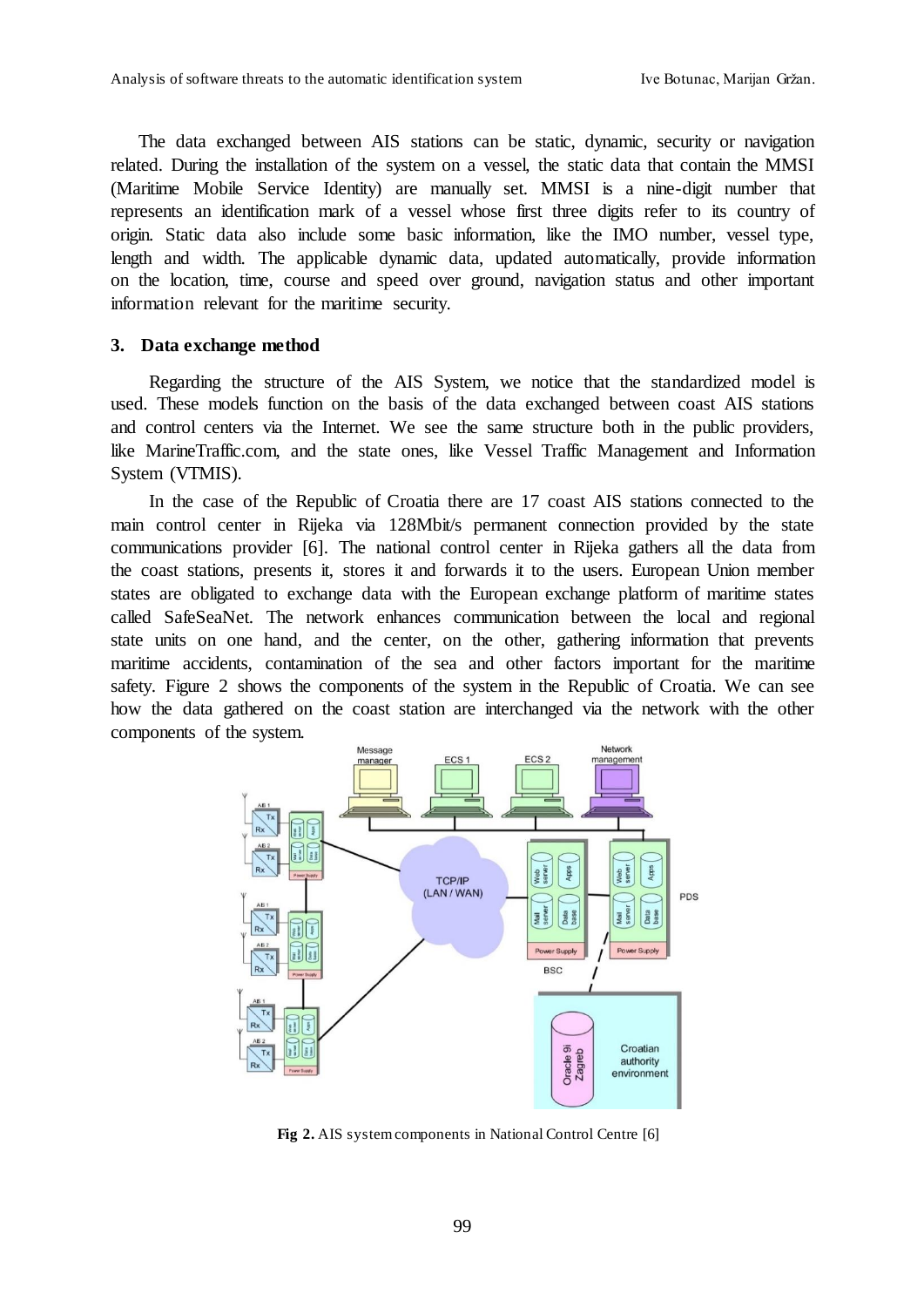# 3.1 AIS data format

For the exchange of data sentences between vessels and VTS a two-layer AIVDM protocol is used. AIVDM protocol defines 27 types of messages that can be exchanged and each of them has one specific purpose [7]. The outer layer of AIVDM protocol is a variation of the NMEA 0183 protocol that is used in standardized data exchange in the maritime navigation system [9].

From the above mentioned messages that can be exchanged, the important ones for our study are the first three which define the vessel location report. Among the others we can emphasize the message 24, which informs about the static data, and the message 21, that provides a report from the navigation instruments.

Let us examine an example of an AIVDM sentence, coded according to the NMEA standard, that provides information about the location of a ship.

**Example:** *!AIVDM,1,1,,A,11mg=5@OD>17JD0I?f@72?wp0000,0\*04*

In the body of the sentence the coded AIS data is the following part: *11mg=5@OD>17JD0I?f@72?wp0000*. In the NMEA coding for AIS every ASCII sign matches its special six-bit binary version [2]. After the decoding, we get a binary translation of the sentence, as shown in Table 1.

| <b>Bits</b>             | <b>Bits value</b>              | <b>Parameter</b>    | <b>Value</b>     |  |
|-------------------------|--------------------------------|---------------------|------------------|--|
| 6                       | 000001                         | Message ID          | 1                |  |
| $\overline{2}$          | $\Omega$                       | Repeat indicator    | $\theta$         |  |
| 30                      | 000111010110111100110100010101 | MMSI number         | 123456789        |  |
| $\overline{\mathbf{4}}$ | 0000                           | Navigational status | $\theta$         |  |
| 8                       | 011111 01                      | Rate of turn        | $+697.5$         |  |
| 10                      | 0100 001110                    | Speed over ground   | 27.0             |  |
| $\mathbf{1}$            | $\theta$                       | Position accuracy   | $\boldsymbol{0}$ |  |
| 28                      | 0000100011101101001010000000   | Longitude           | 15°36.0000'E     |  |
| 27                      | 001100100111110111001000000    | Latitude            | 44°7.2000'N      |  |
| 12                      | 011100001000                   | Course over ground  | 180.0            |  |
| 9                       | 11111111                       | True heading        | 511              |  |
| 6                       | 111100                         | Time stamp          | 60               |  |
| $\overline{2}$          | 0 <sup>0</sup>                 | Maneuver indicator  | $\theta$         |  |
| $\overline{\mathbf{3}}$ | 000                            | Spare               | $\boldsymbol{0}$ |  |
| $\mathbf{1}$            | $\boldsymbol{0}$               | RAIM-flag           | $\theta$         |  |
| 19                      | 00000000000000000000           | Communication state | $\overline{0}$   |  |

**Table 1.** Presentation of the content of an AIVDM sentence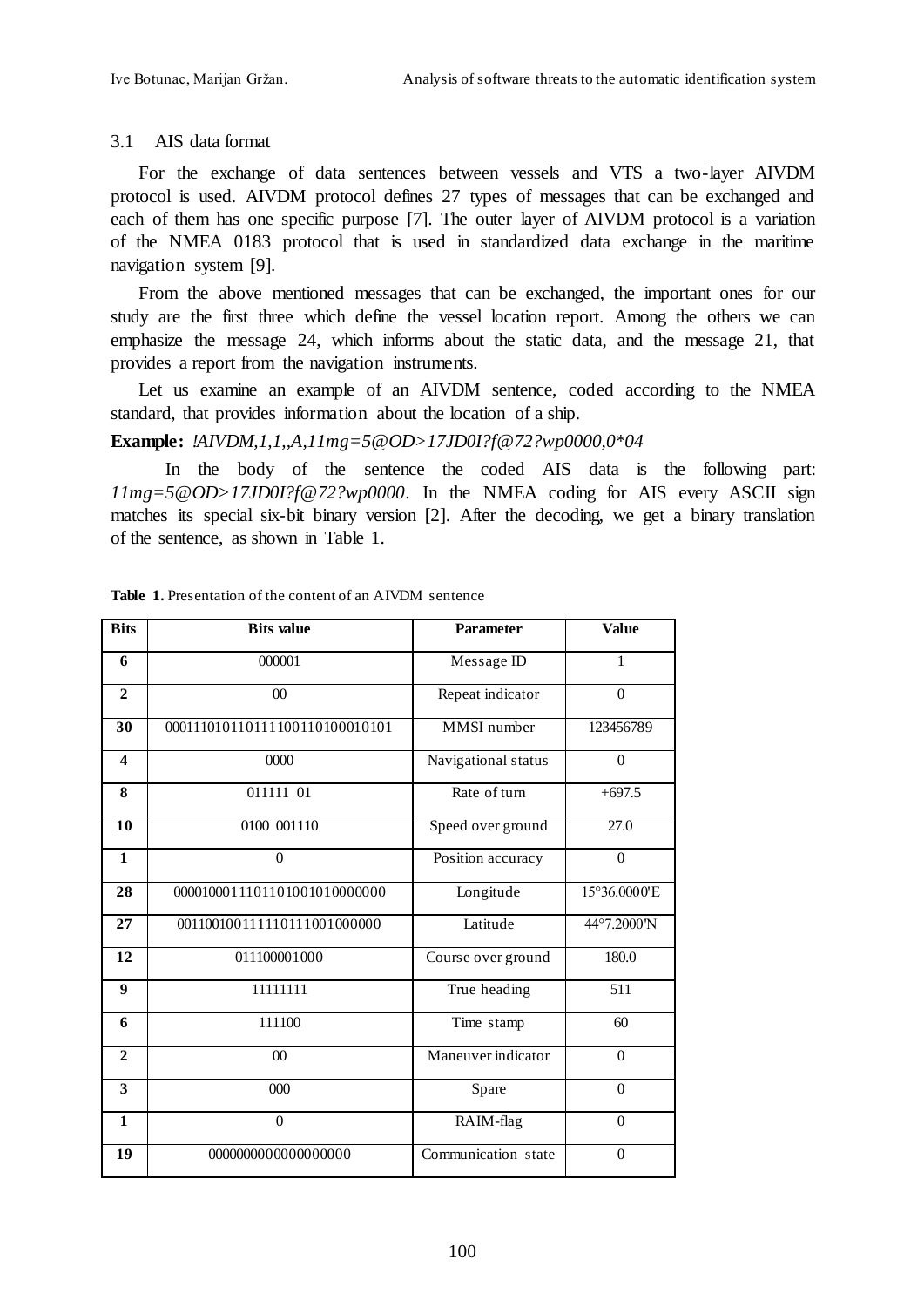#### 3.2 Broadcast information

Depending on its speed, an AIS unit on a vessel emits messages. This means that, if the vessel is anchored, it will emit a message every three minutes; if it is sailing at the speed of 14 knots, every 12 seconds; and if the speed is over 23 knots, every 2 seconds [2]. The messages are received by the AIS stations on the coast and then forwarded to the providers via the Internet. During the transfer the TCP or UDP Internet protocol can be used, as well as the receiving IP address of the provider. Today, Marine Traffic and Vessel Finder are among the most popular public providers that have their own web sites with all the necessary information, but also enable the data to be interpreted by third-party programs or sites. A similar way of emitting data is used by the state providers, but the technical details regarding the receiving IP addresses are not publicly available.

In the following section we would like to draw attention to the lack of security controls by the providers that receive AIVDM sentences [1]. The providers are not able to check the source that emitted the message and to see whether it is legitimate. This weak point can be found on every public provider and can enable deceptions malicious users can take advantage of.

## **4. A software threat**

We have previously explained which types of messages can be exchanged via the AIS unit and we showed how they were coded. The characteristic that we will focus on in the AIS reporting system is the transfer of the above mentioned data onto AIS providers via the Internet. Such an approach in data collecting offers an insight into the situation at sea that is of crucial importance to VTS, harbormaster's office and other participants relevant for the maritime traffic security.

An AIS data manipulation can have a breach of the law as a result. The law states that the AIS data can serve as proof material in the offence procedure, as can be seen in the article 158 subsection 5 of the Offence Law: "If, during their supervision, an authorized civil servant has noticed directly an action of committing an offence or has established it immediately using adequate technical devices and has made an official note or technical recording, the official note and the technical recording serve as proof material in the offence procedure" [18].

#### 4.1 Threat review

By the term "threat" we imply any disturbances that disable the timely functioning of the system and the credibility of its data. One of the attacks can be the creation of a false vessel that appears with the same static and dynamic data as a real one. An attacker can use the MMSI number of a real vessel and alter its data, for example its speed, course and coordinates. In this way we get a false location of the vessel and its parameters, which can lead to the alarming of the authorities, if the vessel is shown to be in a prohibited area. Such a possibility provides a wide range of malicious actions that an attacker could undertake.

Using computer programmed algorithms, attackers can take control of the data of all the vessels in an area. The data regarding the transportation of dangerous cargo can also be falsified, which can directly violate the universally accepted regulations and standards, as well as the Croatian regulations on vessel-related contamination of the sea. Studying the bibliography available to the date, we can find out that one author has already brought up the question of the possibility of creating false data packages. These threats can be attributed to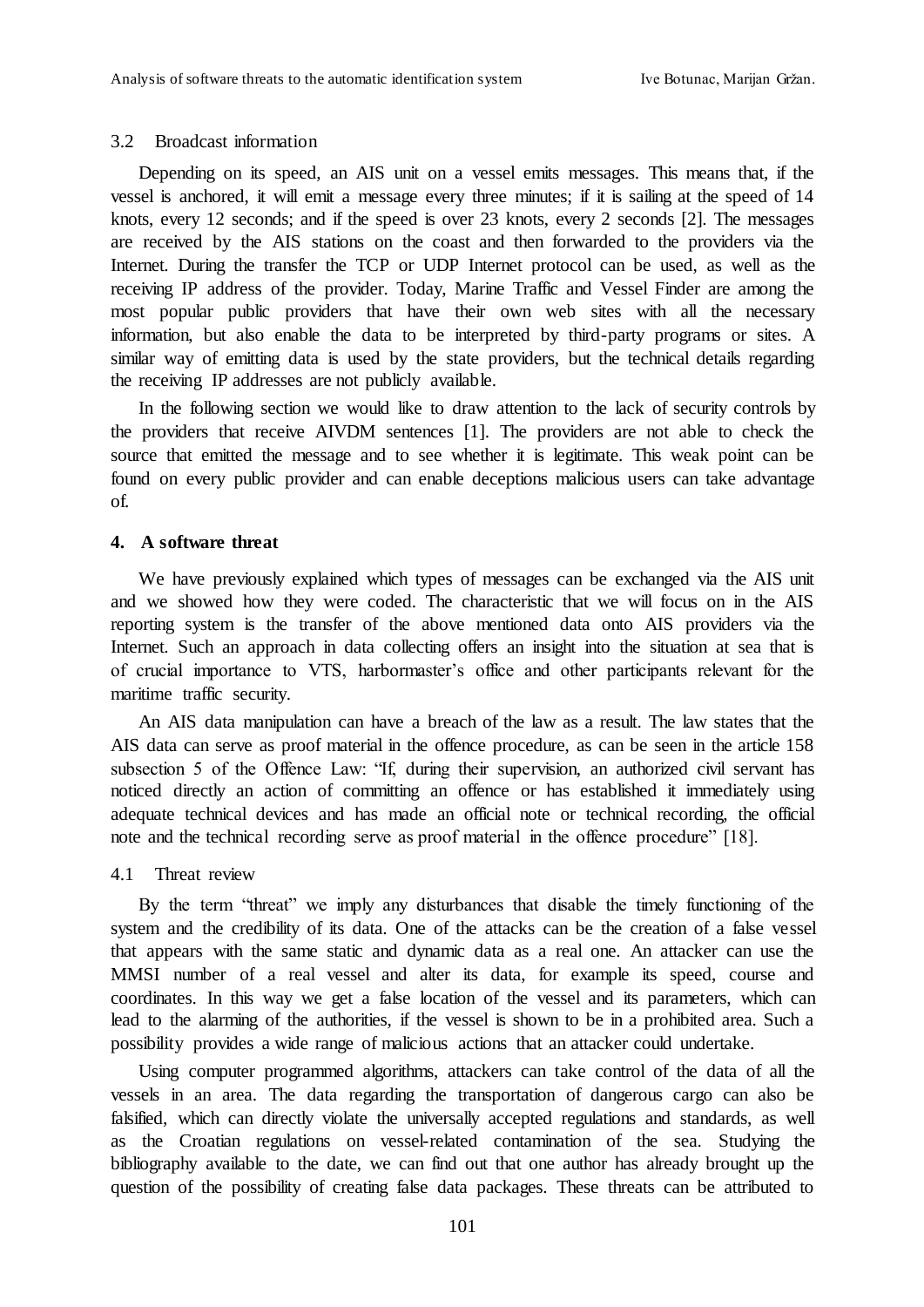the vulnerability of the AIS open communication system which does not use cryptographic methods to ensure communication security [19]. Using these kinds of deceptions, Somali pirates, for instance, can falsify data regarding a hijacked vessel so that it appears it is still on its planned course while it actually finds itself in a perilous situation.

As we can see, potential attackers have a wide range of possibilities that can be used for malicious purposes. Their motivation can vary, depending on whether the attack is carried out by an individual or an organization. One can imagine that criminal organizations have a wider range of possibilities at their disposal, both when finances and manpower are concerned, which is why these attacks can be deemed more dangerous. One of the reasons for carrying out this kind of attack can be an intention to cover up a more serious attack. The attackers can manipulate the data so as to create a false location of a ship, in order to perform a real physical attack upon it.

#### **5. Programming software threats**

In this section we would like to show how to create a tool that can be used to disturb the transmission of the information via the AIS System, using the programming language  $C_{++}$ with standard libraries and a QT program framework that contains many libraries which are widely used in the creation of applications with graphic interface.

5.1 Creation of the program

In Table 1 we showed the elements of which an AIVDM sentence is composed, as well as the length and the value of each element. Furthermore, we had to create a function that would transform the input parameters into outcome content in binary form. In order to do so, we used the C++ library *bitset* that enables the storage of binary values within the variable. In this way, by entering the value of the MMSI number, we get its binary value of 30 bits. If its real binary value is not of 30 bits, the function *bitset* fills in the rest of the space with zeros in order to meet the established requirements. This is how we created the binary value of all the elements that an AIVDM sentence has to contain in order to report on a location, which was afterwards stored as *string* type information. An illustration of the function can be seen in Figure 3 where the income parameters are shown, together with the outcome parameter that the function produces.<br>string encode(int mmsi, float speed, float longi, float lati, float course)

```
\mathbf{f}bitset<6> type(1);
   string repeat = "00";
   bitset<30> mmsi_b(mmsi);
   bitset<4> status(0);
   bitset<8> rot(125);
   bitset<10> speed_b(round(speed * 10));
   string accurancy = "0";
   bitset<28> longit =longitude (longi);
   bitset<27> latit = latitude_(lati);
   bitset<12> course_b(round(course * 10));
   bitset<9> true_heading(511);
   bitset<6>ts_b(60);string flags = "000000";
   string rstatus = "00000000000000000000";
   string final = type.to_string() + repeat + mmsi_b.to_string()
                   + status.to_string() + rot.to_string() + speed_b.to_string()
                   + accurancy + longit.to_string() + latit.to_string()
                   + course_b.to_string() + true_heading.to_string()
                   + ts b.to string() + flags + rstatus;
   return final;
\mathbf{L}
```
**Fig 3**. Function for coding an AIVDM sentence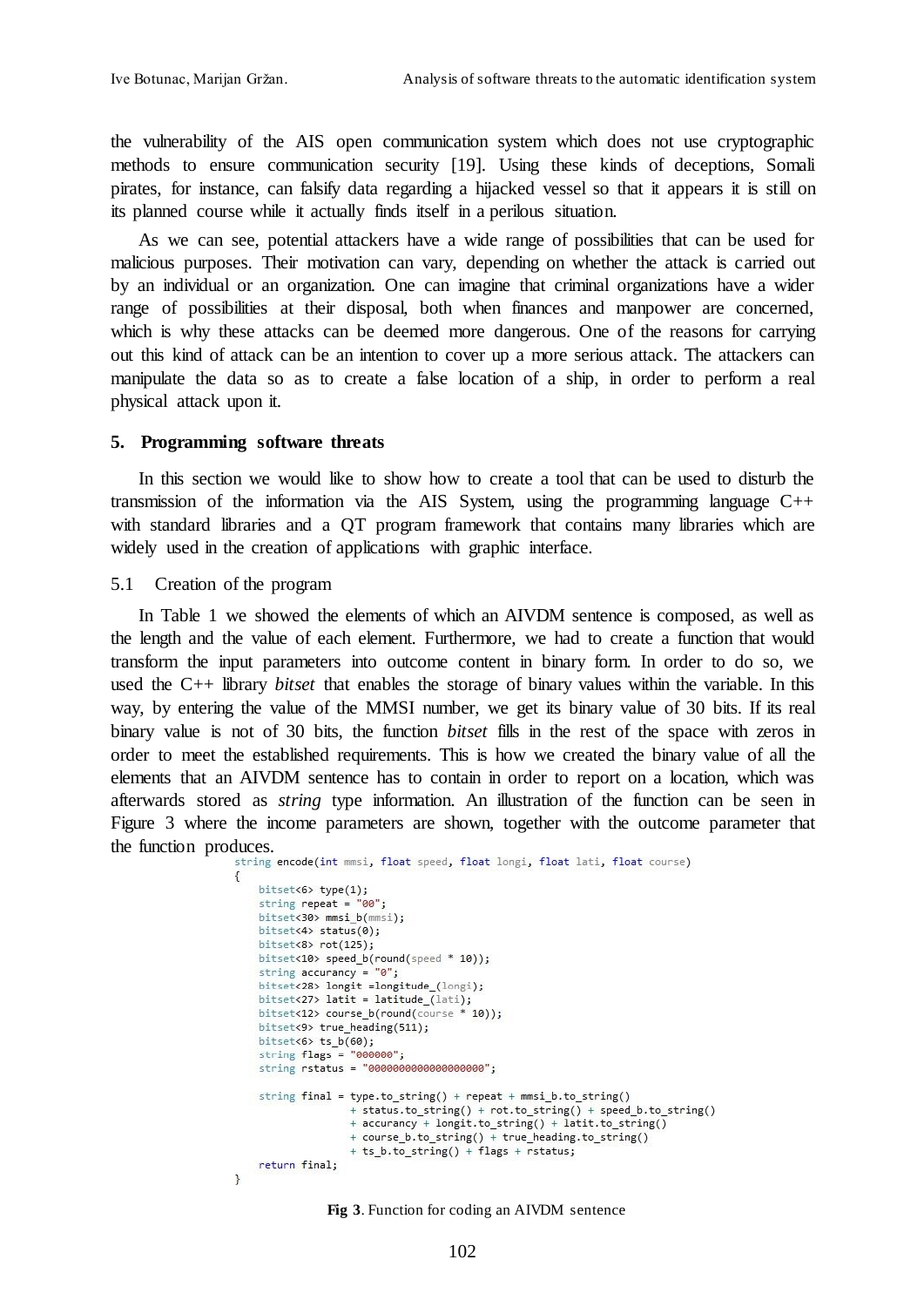The next step is to create a NMEA sentence from the binary value, which was described in the former section. As we have explained, a special way of converting a binary number into an ASCII sign is used, where one sign does not contain the usual 8, but rather 6 bits. In order to get one ASCII sign, we take a six-bit message, which means that a generated message of 168 bits corresponds to 28 signs. For one six bit long binary message we search the ASCII table and, excluding the first two figures, we calculate its decimal number value. If that number is higher than 39, we add 8, and if it is not, we add 48.

**Example:** We enter the binary value 010100 into the table and calculate its decimal value 20. Since that decimal value is lower than 39, we add 8. Now using the number 28 we consult the table and take the sign with the corresponding decimal value "D".

The last thing we have to do is introduce the data into one of the providers using the UDP Internet protocol. This is performed by sending the created sentence to the receiving IP address and the provider's port. The data concerning the public providers can be found on their official web pages.

## 5.2 Performing an Experiment

In order to administer a test, we will use the program we created for sending an AIVDM sentence to the public provider. We will use a technique of false representation and generate a false location and false data for a selected ship. After starting the program, we set the parameters which include the MMSI of the ship. The false AIVDM sentence is forwarded by the program to the MarineTraffic provider via the IP address and a determined port. The sent information can be seen on the official, publicly available page, as the Figure 4 shows.



**Fig 4**. Results of the test

We would like to point out that the infrastructure of the public providers that offer AIS services is in no way related to the AIS system applied by the states. These false data appear only on the page of the chosen provider and cannot cause safety threats.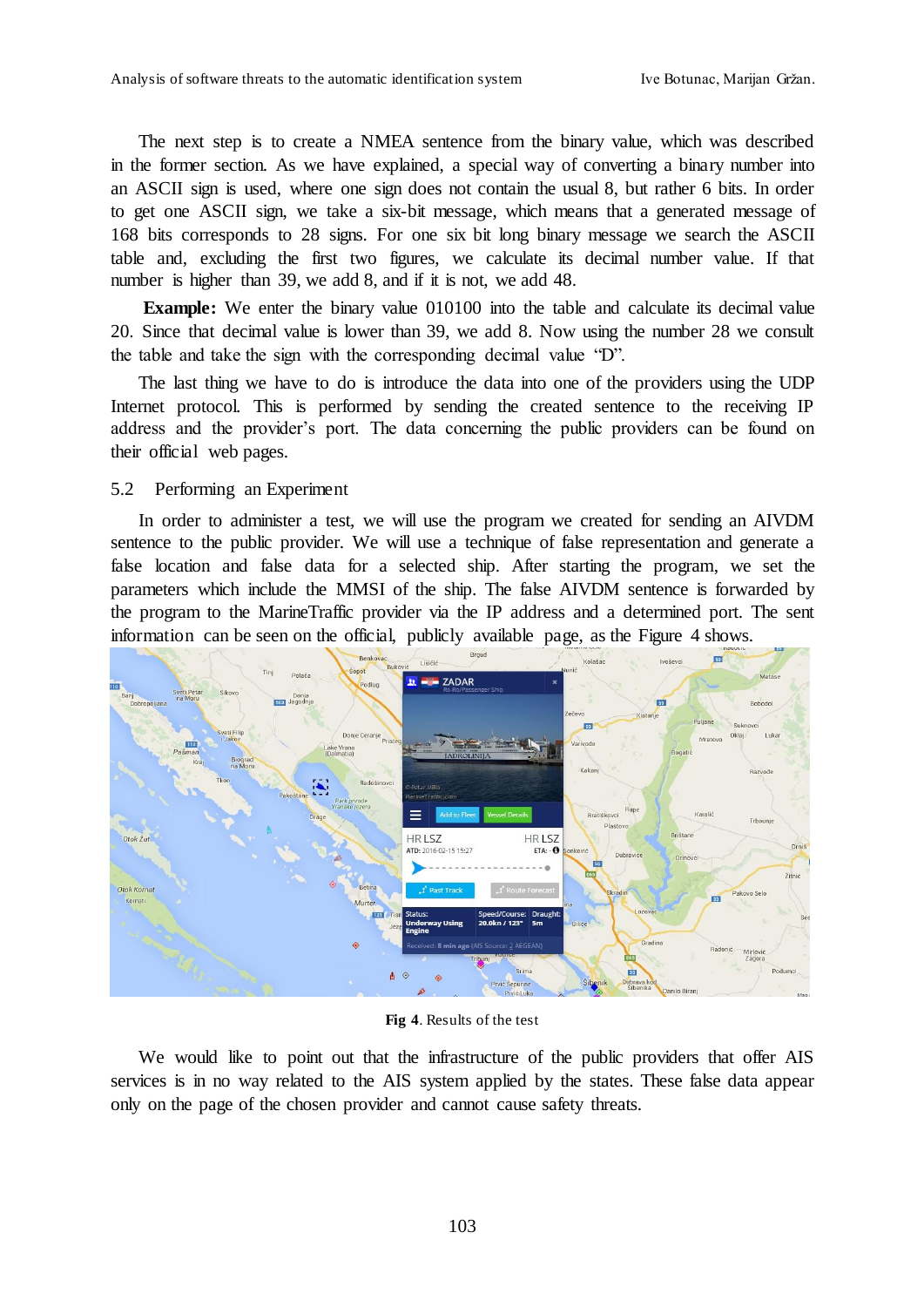# **6. Conclusion**

The abuse of the AIS System can result in serious problems in maintaining maritime security and the aim of this study was to draw attention to that. Nowadays the Internet offers easily reachable bibliography about the vulnerability of the system that can be used by potential attackers. We should be aware that, no matter the technological advancements used in everyday life, the importance of the human factor should not be ignored. The area of computer security in maritime affairs is a new discipline that is yet to find its place in the totality of the infrastructure.

In order to act preemptively, this area of expertise should be included in the future seamen education. Today we still lack official solutions to the abuses of the AIS System. One suggestion [1] was to introduce the public key infrastructure (PKI) that uses asymmetric cryptography in order to protect the integrity of the data. Another option is to introduce various types of machine learning techniques in order to recognize anomalies [15].